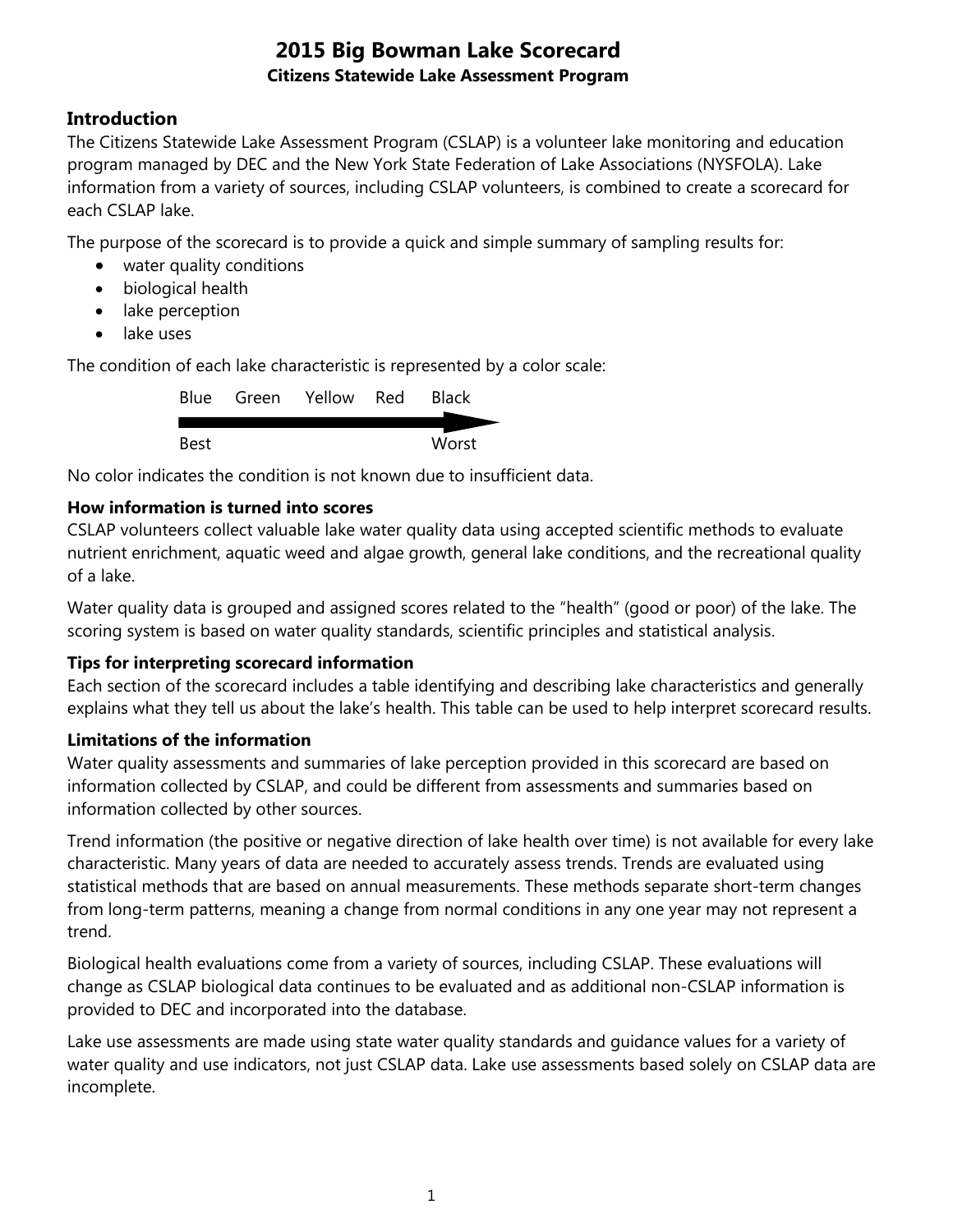### **Water Quality Assessment**

Water quality assessments are based on data collected from the deepest part of the lake every other week, for 15 weeks, from late spring through early fall. The data is used to evaluate a number of lake conditions, including algae growth (productivity or trophic status), pH and deepwater dissolved oxygen levels. There is not enough data to identify a trend in the deepwater oxygen levels for any CSLAP lake.



*\**All years of CSLAP data collection for the lake except those for which data was not available.

|  |  |  |  | The following data is collected and analyzed to determine the water quality score. |
|--|--|--|--|------------------------------------------------------------------------------------|
|--|--|--|--|------------------------------------------------------------------------------------|

| <b>Water quality</b><br>characteristic | <b>Score</b>                                                        | <b>Description of characteristic</b>                                                                                                                                  | <b>What it means</b>                                                                                                                                                                       |
|----------------------------------------|---------------------------------------------------------------------|-----------------------------------------------------------------------------------------------------------------------------------------------------------------------|--------------------------------------------------------------------------------------------------------------------------------------------------------------------------------------------|
|                                        | Total<br>Phosphorus (TP)                                            | TP is measured because it is an<br>important nutrient that often controls<br>the growth of algae and rooted plants.                                                   | Too much phosphorus can harm aquatic life,<br>water supplies, and recreational uses by causing<br>excessive algae growth.                                                                  |
| <b>Trophic Status</b>                  | Chlorophyll a                                                       | Chlorophyll <i>a</i> is measured to estimate<br>the amount of algae in a lake.                                                                                        | The amount of chlorophyll $a$ is usually closely<br>related to the amount of phosphorus and can<br>affect water clarity.                                                                   |
|                                        | Secchi Disk                                                         | This is a device to measure how far<br>down into the water you can see.                                                                                               | Water clarity is a strong indicator of the public's<br>opinion of lake conditions.                                                                                                         |
|                                        | pH                                                                  | Water pH is measured to determine its<br>acidity or alkalinity.                                                                                                       | Values between 6 and 9 support most types of<br>plant and animal life.                                                                                                                     |
| pH Balance                             | Conductivity                                                        | Conductivity is measured to estimate<br>the amount of dissolved and<br>suspended solids in water, including<br>salts and organic material.                            | High conductivity values may be related to<br>geology or land use practices and can indicate<br>susceptibility to changes in pH.                                                           |
| Deepwater<br>Dissolved<br>Oxygen       | Phosphorus,<br>ammonia, nitrite,<br>iron, manganese,<br>and arsenic | Dissolved oxygen (DO) is not<br>measured directly, but can be inferred<br>from the levels of certain chemicals in<br>water samples collected near the lake<br>bottom. | Dissolved oxygen is critical for the ecological<br>balance of lakes. Low DO in bottom waters can<br>affect the survival of fish and lake organisms and<br>cause chemical changes in lakes. |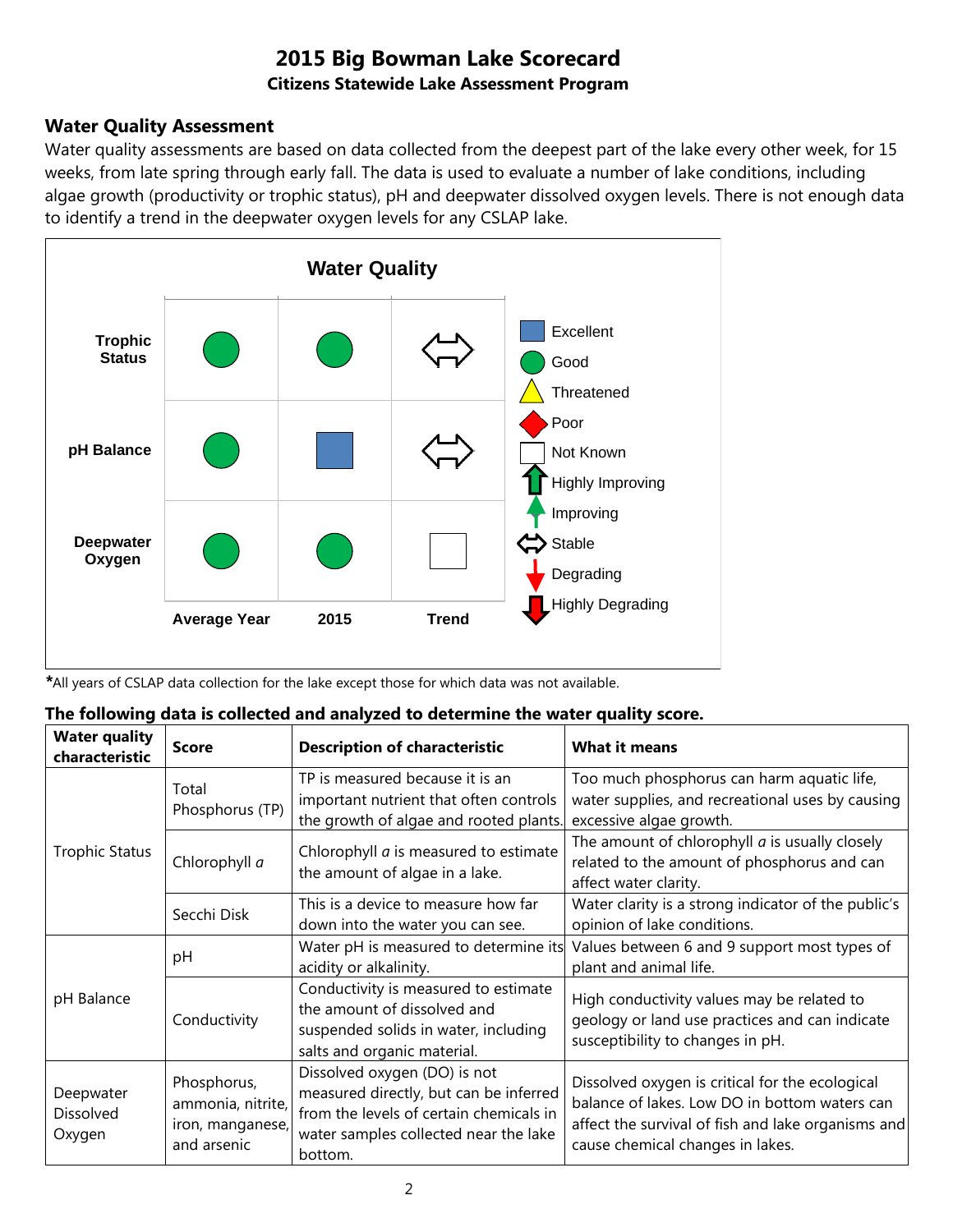#### **Citizens Statewide Lake Assessment Program**

#### **The water quality scores for each water quality characteristic are determined by the following:**

| <b>Water quality</b><br>characteristic | <b>Score</b> | <b>Criteria Score Elements</b>                                                                                 | <b>How Criteria Are Used to Determine Score</b>                                                      |
|----------------------------------------|--------------|----------------------------------------------------------------------------------------------------------------|------------------------------------------------------------------------------------------------------|
|                                        | Excellent    | Average value for each trophic<br>indicator (water clarity, chlorophyll<br>a, total phosphorus) assigned score | Trophic score = $8$ or $9$ (two of three trophic indicators<br>= oligotrophic, other is mesotrophic) |
| <b>Trophic Status</b>                  | Good         |                                                                                                                | Trophic score = $6$ or 7 (at least two trophic indicators<br>= mesotrophic or "higher")              |
|                                        | Threatened   | of 3 if oligotrophic <sup>+</sup> , 2 if<br>mesotrophic <sup>+</sup> , 1 if eutrophic <sup>+</sup>             | Trophic score = 4 or 5 (at least one trophic indicator<br>= mesotrophic or "higher")                 |
|                                        | Poor         |                                                                                                                | Trophic score = 3 (all trophic indicators = "eutrophic")                                             |
| pH Balance                             | Excellent    | Average pH is evaluated against                                                                                | pH between 7.5 and 8.5                                                                               |
|                                        | Good         | state water quality standards                                                                                  | pH between 7 and 7.5                                                                                 |
|                                        | Threatened   | (should be above 6.5 and below 8.5)<br>and average conductivity evaluated                                      | pH above 8.5, pH between 6.5 and 7, or conductivity<br>$< 50$ ug/l                                   |
|                                        | Poor         | to determine if low buffering<br>capacity against future pH change                                             | pH < 6.5                                                                                             |
| Deepwater<br>Dissolved<br>Oxygen       | Excellent    | Deepwater ammonia and                                                                                          | Actual DO data indicating fully oxygenated conditions<br>in stratified lakes to lake bottom          |
|                                        | Good         | phosphorus levels are compared to<br>surface readings, and assigned a                                          | All shallow lakes assumed to be good absent data;<br>deepwater scores = $1$                          |
|                                        | Threatened   | score of 3 if bottom readings are<br>>10x surface readings and a score                                         | Deepwater NH3 score + Deepwater TP score > 3 or<br>actual DO data indicating hypoxic conditions      |
|                                        | Poor         | of 2 if bottom readings are > 5x<br>surface readings                                                           | Deepwater NH3 score = 3 or actual DO data<br>indicating anoxic conditions                            |
|                                        | Not known    |                                                                                                                | No deepwater O <sub>2</sub> or indicator data in stratified lake                                     |

**+** trophic designations- oligotrophic = water clarity > 5 m, chlorophyll a < 2 ug/l, total phosphorus < 10 ug/l mesotrophic = water clarity 2-5 m, chlorophyll a 2-8 ug/l, total phosphorus = 10-20 ug/l

eutrophic = water clarity < 2 m, chlorophyll a > 8 ug/l, total phosphorus > 20 ug/l

#### **The water quality trends for each water quality characteristic and measure of lake perception are determined by the following:**

| Highly Improving: | linear regression correlation coefficient ( $R^2$ ) > 0.5 and p value < 0.01, with trend toward<br>higher "score"                           |
|-------------------|---------------------------------------------------------------------------------------------------------------------------------------------|
| Improving:        | $R^2 > 0.33$ and p value < 0.05, or $R^2 > 0.5$ and p value < 0.05, or $R^2 > 0.33$ and p value < 0.01,<br>with trend toward higher "score" |
| Stable:           | neither linear regression nor p value in statistically significant ranges as defined above                                                  |
| Degrading:        | $R^2 > 0.33$ and p value < 0.05, or $R^2 > 0.5$ and p value < 0.05, or $R^2 > 0.33$ and p value < 0.01,<br>with trend toward lower "score"  |
| Highly Degrading: | $R^2$ > 0.5 and p value < 0.01, with trend toward lower "score"                                                                             |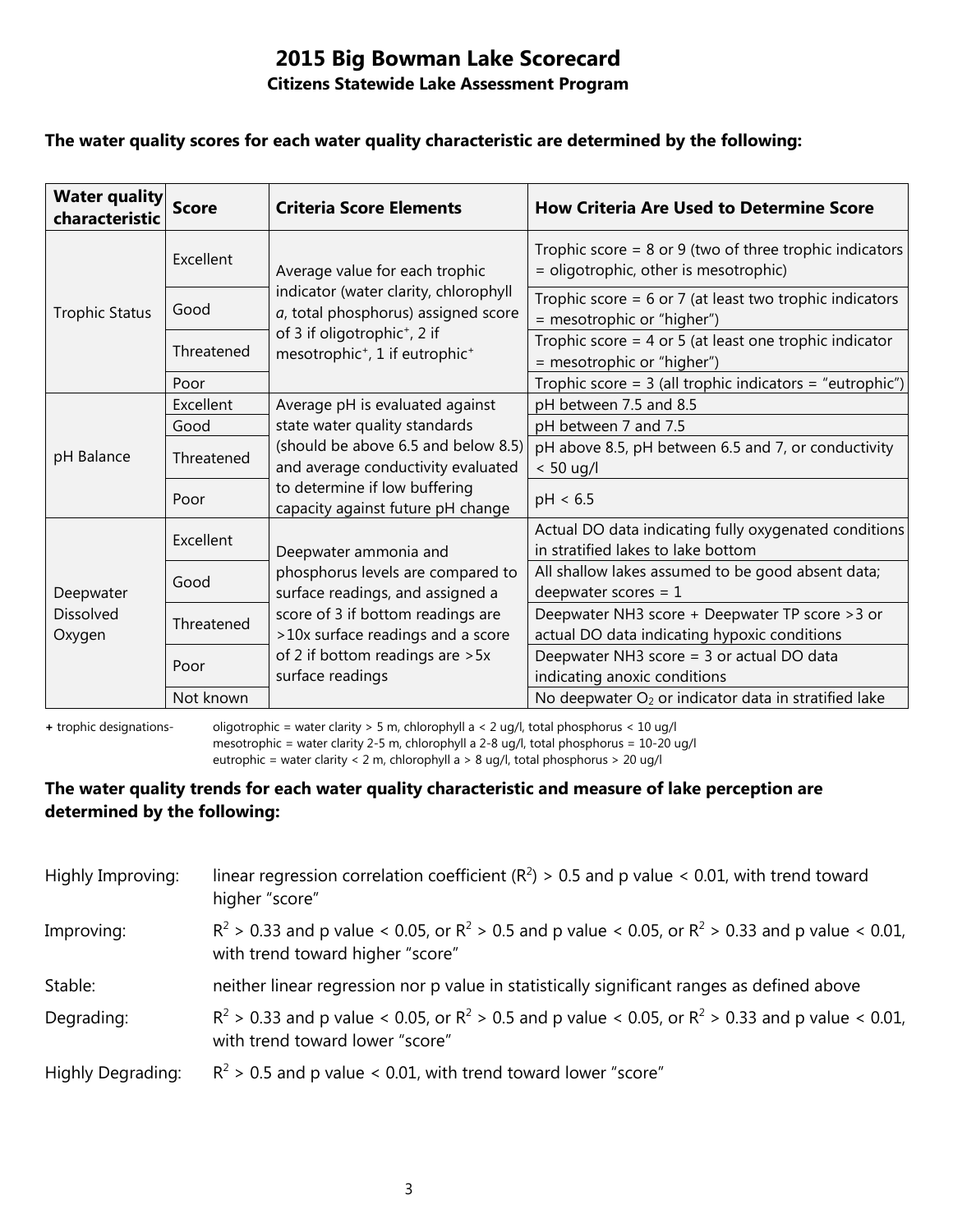### **Biological Health**

Biological health of lakes can be evaluated in a number of ways. For CSLAP lakes, biological health evaluations are based on the presence of invasive plants, the type and number of blue-green harmful algal blooms, the presence of invasive animals (zebra mussels, spiny waterflea, etc.), the types of fish, aquatic plant diversity, and the number of pollution sensitive aquatic insects.

Biotic indices have been developed to evaluate a few biological health characteristics. Biotic indices are used to compare the biological community of the lake being sampled to the biological community of a known highquality lake. (Data to support biological health assessments is not available for all CSLAP lakes.)



*\** All years of CSLAP data collection for the lake except those for which data was not available.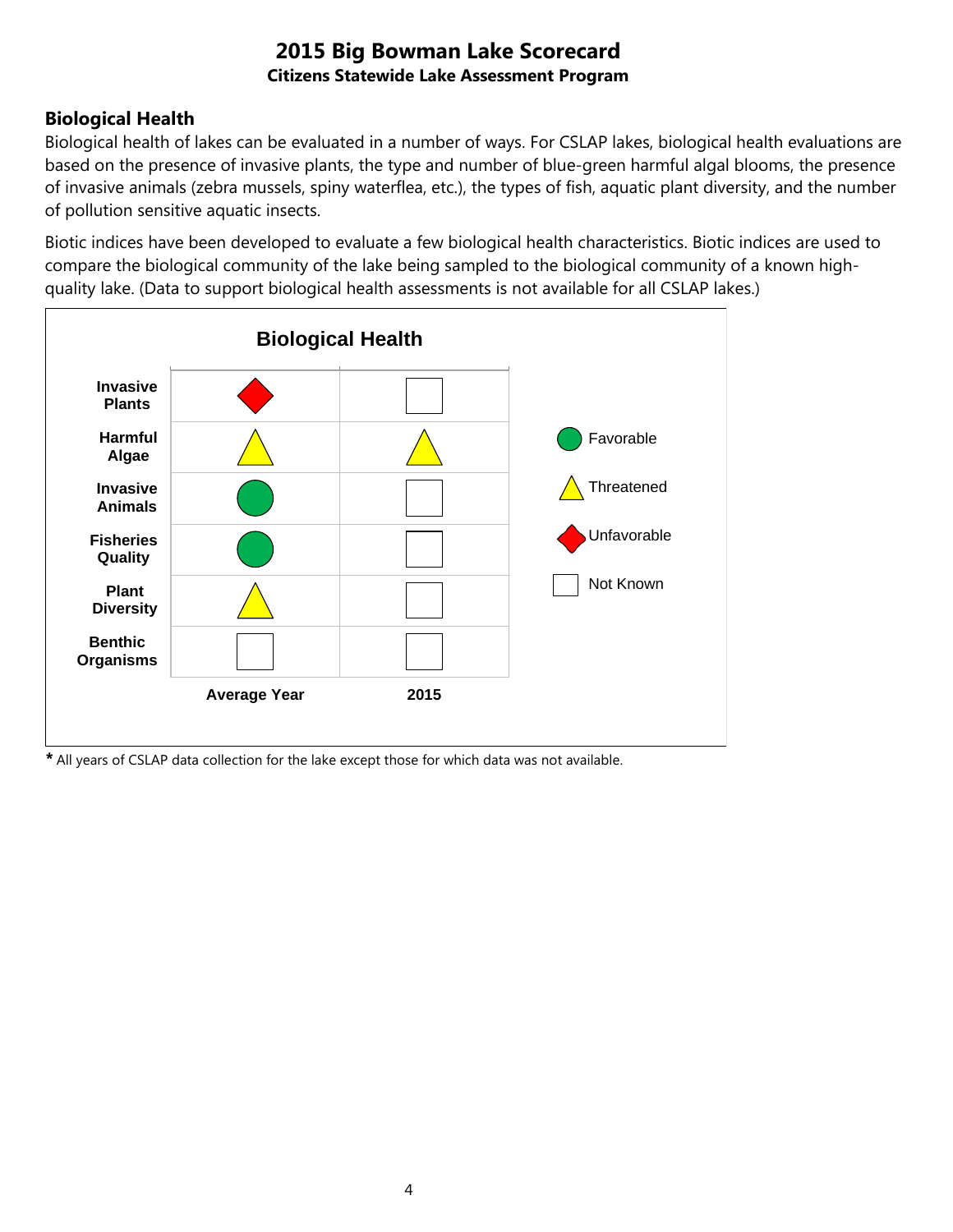### **Citizens Statewide Lake Assessment Program**

| <b>Biological Health</b><br><b>Characteristic</b> | <b>Description of characteristic</b>                                                                                                                                                            | <b>What it means</b>                                                                                                                                                                                                                                                                                                                                                                   |
|---------------------------------------------------|-------------------------------------------------------------------------------------------------------------------------------------------------------------------------------------------------|----------------------------------------------------------------------------------------------------------------------------------------------------------------------------------------------------------------------------------------------------------------------------------------------------------------------------------------------------------------------------------------|
| <b>Invasive Plants</b>                            | CSLAP volunteers survey lakes for nuisance,<br>non-native plants (water chestnut, Eurasian<br>water milfoil, etc.).                                                                             | Abundant invasive plants can crowd out native and<br>protected plants, create quality problems, and interfere<br>with recreation. "Unfavorable" means at least one<br>invasive plant species has been found. "Threatened"<br>lakes are geographically close to an "infected" lake, or<br>have water quality conditions that put them at higher<br>risk for species invasion.           |
| Harmful Algae                                     | DEC and other biologists screen water<br>samples for blue-green algae cell pigments<br>and also test them for algal toxins.                                                                     | Harmful algae can reduce oxygen levels and may cause<br>harm to people recreating on the lake. "Unfavorable"<br>means algal toxin readings are unsafe for water<br>recreation; "threatened" means readings are<br>approaching unsafe for water recreation.                                                                                                                             |
| <b>Invasive Animals</b>                           | DEC and other biologists survey lakes for<br>nuisance, non-native animals (zebra mussels,<br>spiny water flea, etc.).                                                                           | Abundant invasive animals can harm native plant and<br>animal species, influence the likelihood of algal blooms,<br>and interfere with recreation. "Unfavorable" means at<br>least one invasive animal has been found. "Threatened"<br>lakes are geographically close to an "infected" lake, or<br>have water quality conditions that put them at higher<br>risk for species invasion. |
| <b>Fisheries Quality</b>                          | DEC and other fisheries biologists measure<br>the length and weight of various species in a<br>lake's fish community and conduct other<br>measures of the health of the fisheries<br>community. | Better fisheries quality indicates the lake has sufficient<br>food resources and habitat to support its fish<br>community. Several "biotic indices" are used to evaluate<br>fish community quality.                                                                                                                                                                                    |
| <b>Plant Diversity</b>                            | CSLAP volunteers, academic researchers and<br>consultants survey lakes for the number and<br>types of aquatic plants.                                                                           | Higher plant diversity indicates a more natural<br>environment and helps prevent invasive species from<br>taking over a lake. "Floristic quality indices" are used to<br>evaluate plant communities.                                                                                                                                                                                   |
| <b>Benthic</b><br>Organisms                       | DEC and other biologists count and identify<br>the types of bottom living (benthic) aquatic<br>insects in a lake.                                                                               | More pollution sensitive (intolerant) aquatic insects in a<br>lake usually indicate good water quality and suitable<br>habitat. "Biotic indices" are used to evaluate benthic<br>communities.                                                                                                                                                                                          |

#### **The following information is used to determine biological health scores.**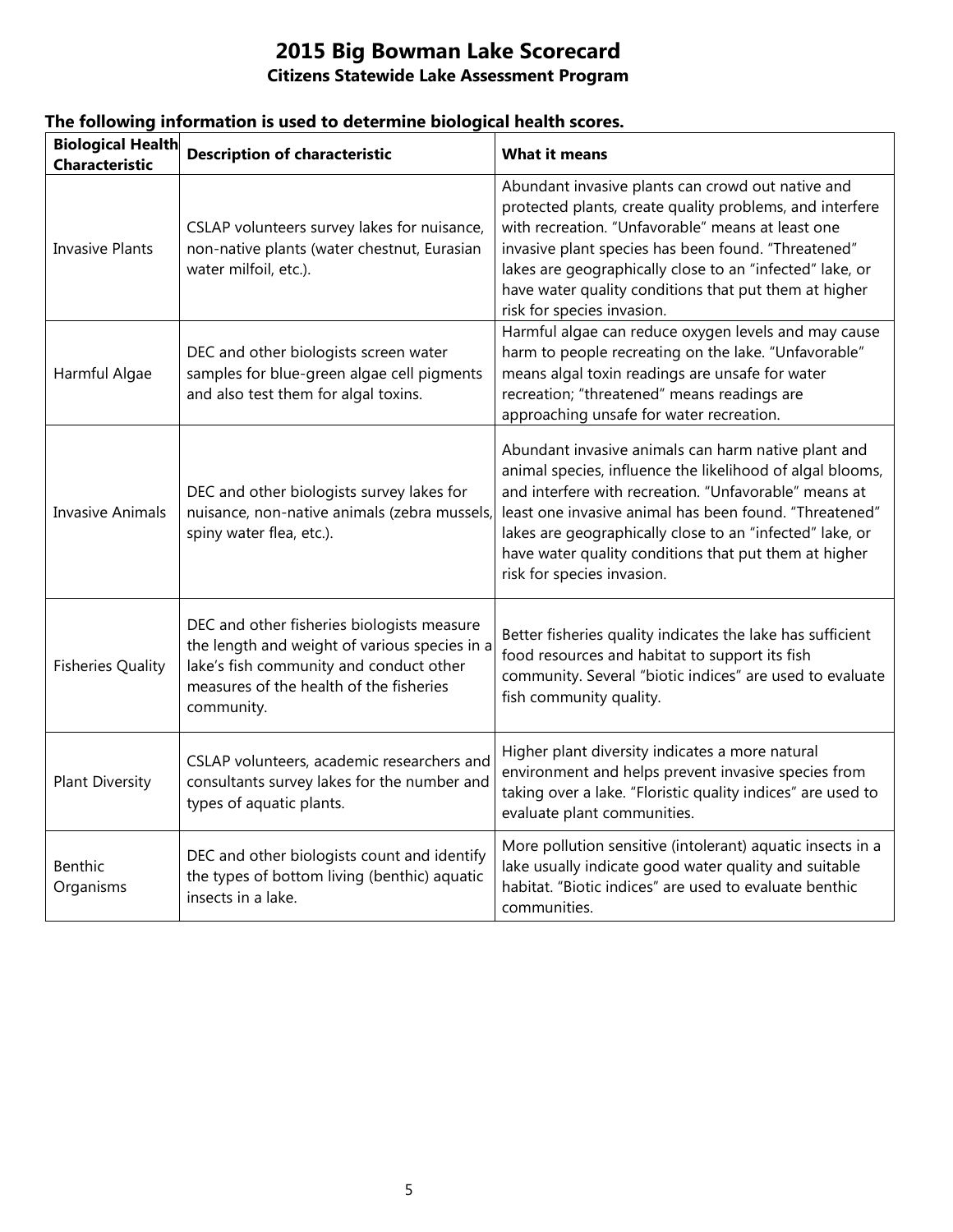#### **Citizens Statewide Lake Assessment Program**

#### **The biological health scores for each biological health characteristic are determined by the following:**

| <b>Water quality</b><br>characteristic | <b>Score</b> | <b>Criteria Score Elements</b>                                                 | <b>How Criteria Are Used to Determine</b><br>Score                                         |
|----------------------------------------|--------------|--------------------------------------------------------------------------------|--------------------------------------------------------------------------------------------|
|                                        | Favorable    |                                                                                | No evidence of invasive/exotic aquatic plants                                              |
|                                        | Threatened   | Aquatic plant surveys are conducted by<br>CSLAP volunteers or by other         | Invasive plants found in nearby (<10 miles away)                                           |
| <b>Invasive Plants</b>                 |              | organizations; invasive plants identified                                      | lakes or public launch is found on lake                                                    |
|                                        | Unfavorable  | by plant expert                                                                | Invasive/exotic aquatic plants found in lake                                               |
|                                        | Not Known    |                                                                                | No aquatic plant surveys in lake (this year)                                               |
|                                        | Favorable    |                                                                                | All data show algae, phycocyanin and toxin<br>levels below DEC bloom criteria <sup>+</sup> |
|                                        |              | Harmful algae bloom (HAB) sampling                                             | Fluoroprobe or toxin levels exceed DEC                                                     |
|                                        | Threatened   | conducted in open water and along                                              | threatened <sup>#</sup> criteria; phycocyanin levels exceed                                |
| Harmful Algae                          |              | shoreline; total algae, algae species,                                         | DEC bloom criteria, or visual evidence of blooms                                           |
|                                        | Unfavorable  | phycocyanin (blue green pigment) and                                           | Fluoroprobe or toxin levels exceed DEC bloom                                               |
|                                        |              | algal toxins analyzed in samples                                               | criteria in open water or shoreline                                                        |
|                                        | Not Known    |                                                                                | No HAB data available for lake                                                             |
|                                        | Favorable    |                                                                                | No reports of invasive/exotic aquatic animals                                              |
|                                        |              | Invasive animal (primarily zebra or                                            | and no clear threats exist                                                                 |
|                                        | Threatened   | quagga mussel) surveys are conducted<br>on limited basis in CSLAP lakes; other | Invasive animals found in nearby (<25 miles                                                |
| Invasive                               |              |                                                                                | away) waterbodies AND public launch is found                                               |
| Animals                                |              | AIS animals reported through                                                   | on lake, or calcium levels > 20 mg/l                                                       |
|                                        | Unfavorable  | iMapInvasives                                                                  | Invasive/exotic aquatic animals found in lake                                              |
|                                        | Not Known    |                                                                                | No information to evaluate presence of exotic<br>animals                                   |
|                                        | Favorable    | New York does not (yet) have a fish                                            | Fish IBI $> 60$ (= "good" and "excellent")                                                 |
| <b>Fisheries</b>                       | Threatened   | index for biotic integrity (IBI); for lakes                                    | Fish IBI between 40 and 60 (= "fair")                                                      |
| Quality                                | Unfavorable  | with fishery survey data, Minnesota Fish                                       | Fish IBI < 40 (= "poor")                                                                   |
|                                        | Not Known    | IBI is used to evaluate fisheries quality                                      | No fisheries data                                                                          |
|                                        | Favorable    | New York has not yet developed a                                               | mFQI > 5 (= "good" quality), based on # genera                                             |
|                                        | Threatened   | floristic quality index (FQI); for lakes with                                  | mFQI = $3-8$ (= "fair" quality), based on # genera                                         |
|                                        | Unfavorable  | detailed plant survey data, a modified                                         | mFQI < $3$ (= "poor" quality), based on # genera                                           |
| <b>Plant Diversity</b>                 |              | version of the Wisconsin FQI and Florida                                       |                                                                                            |
|                                        | Not Known    | aquatic plant designations are used for                                        | Insufficient plant survey data to evaluate                                                 |
|                                        |              | evaluating aquatic floristic quality                                           |                                                                                            |
|                                        | Favorable    | New York has not yet developed a                                               | IBI > 10-15 (based on $#$ genera)                                                          |
| Benthic                                | Threatened   | macroinvertebrate IBI; for lakes with                                          | IBI between 8 and 15 (based on # genera)                                                   |
| Organisms                              | Unfavorable  | detailed macroinvertebrate survey data,                                        | IBI < 8                                                                                    |
|                                        | Not Known    | Vermont IBI is used to evaluate benthic                                        | Insufficient macroinvertebrate data to evaluate                                            |
|                                        |              | organism quality                                                               | benthic organisms quality                                                                  |

**+** DEC bloom criteria- fluoroprobe blue green algae chlorophyll a = 30 ug/l

phycocyanin = 200 units

algal toxins- microcystin-LR = 20 ug/l ("high toxins") along shoreline, = 10 ug/l in open water

**+** DEC threatened criteria- fluoroprobe blue green algae chlorophyll a = 10 ug/l

algal toxins- microcystin-LR = 4 ug/l along shoreline or in open water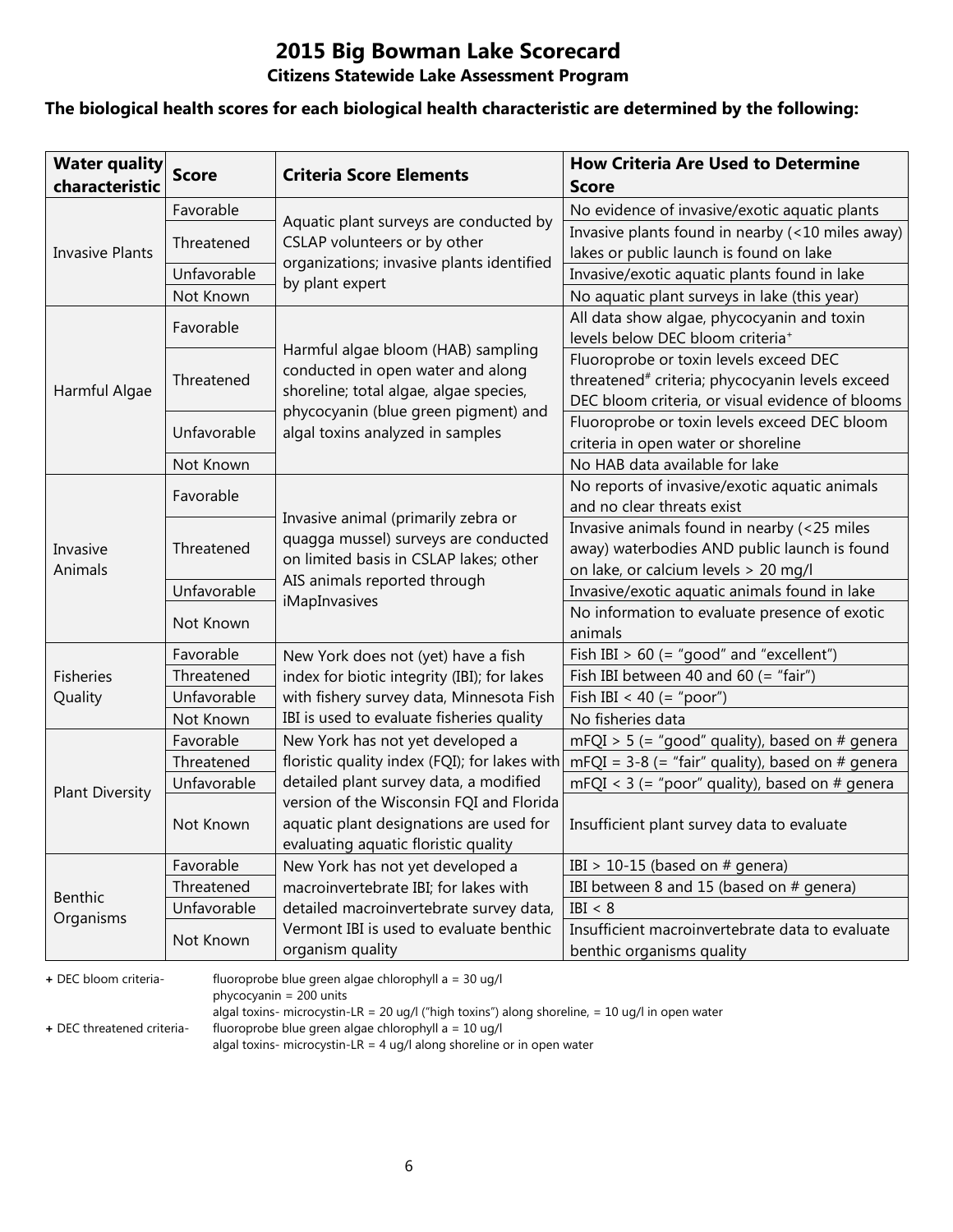### **Lake Perception**

Lake perception scores are based on the visual observations of CSLAP volunteers who answer questions on the Field Observation Form (http://www.dec.ny.gov/docs/water\_pdf/cslapsamobs.pdf) completed during sampling. The questions ask the volunteer to determine their perceptions of how clear the water looks, the abundance of aquatic plants, conditions affecting current recreational use, and the overall recreational quality of the lake.

Visual observations are very closely connected to measured water quality conditions. This information is helpful to lake managers in deciding on nutrient criteria, or the amount of nutrients that can flow into a lake without compromising its water quality. For New York State lakes, perception data collected by CSLAP volunteers is critical to the development of nutrient criteria (defining "how much is too much") and has been consistently collected by CSLAP volunteers since 1992.



*\** All years of CSLAP data collection for the lake except those for which data was not available.

| <b>Lake Perception</b><br><b>Characteristic</b> | <b>Description of characteristic</b>                                                                                                   | <b>What it means</b>                                                                                                                                                                                                                                                                                         |
|-------------------------------------------------|----------------------------------------------------------------------------------------------------------------------------------------|--------------------------------------------------------------------------------------------------------------------------------------------------------------------------------------------------------------------------------------------------------------------------------------------------------------|
| <b>Water Quality</b>                            | Asks the user: How clear does the<br>water look today?                                                                                 | Clearer water usually indicates lower nutrient levels.                                                                                                                                                                                                                                                       |
| <b>Aquatic Plants</b>                           | Asks the user: How abundant are<br>aquatic plants where people are<br>boating and swimming today?                                      | Lower abundances of aquatic plants usually provide proper<br>ecological balance and are less likely to contribute to recreational<br>use problems, although the absence of plants can also lead to<br>lake problems. Lakes with the most favorable assessments have<br>some plants, but not too many plants. |
| Recreation                                      | Asks the user: What is your opinion of<br>the recreational quality of the lake?<br>What factors affect your perception of<br>the lake? | Users' perceptions are associated with water quality conditions<br>and aquatic plant coverage. Positive responses usually indicate<br>good water quality and little to no surface plant coverage.<br>Negative responses are usually associated with poor water quality<br>and/or invasive plants.            |

### **The following information is used to determine the lake perception scores.**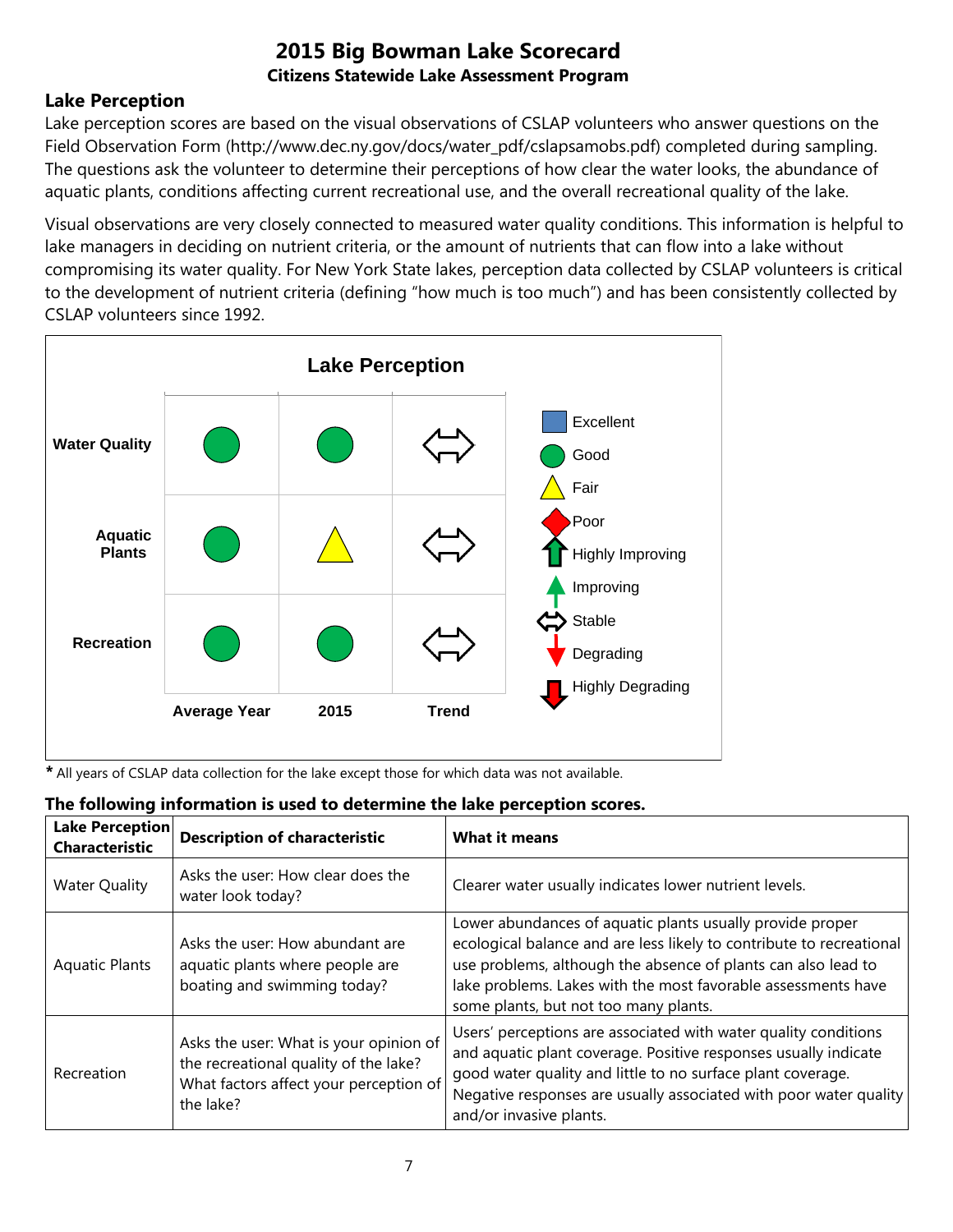#### **Citizens Statewide Lake Assessment Program**

#### **The lake perception scores for each lake perception characteristic are determined by the following:**

| Lake perception<br>characteristic | <b>Score</b> | <b>Criteria Score Elements</b>                                                                                       | <b>How Criteria Are Used to Determine</b><br><b>Score</b> |
|-----------------------------------|--------------|----------------------------------------------------------------------------------------------------------------------|-----------------------------------------------------------|
|                                   | Excellent    | Water quality perception is evaluated on a<br>5 point scale during each CSLAP sampling                               | Average value $< 1.5$                                     |
| <b>Water Quality</b>              | Good         | session, ranging from "crystal clear" $(=1)$ to                                                                      | Average value > 1.5 and < 2.5                             |
|                                   | Fair         | "severely high algae levels" (=5); average                                                                           | Average value $>2.5$ and $<3.5$                           |
|                                   | Poor         | values are computed                                                                                                  | Average value > 3.5                                       |
|                                   | Excellent    | Aquatic plant coverage is evaluated on a 5                                                                           | Average value $>2$ and $<2.5$                             |
|                                   | Good         | point scale during each CSLAP sampling                                                                               | Average value $>1.5$ and < 2 OR $> 2.5$ and < 3           |
| <b>Aquatic Plants</b>             | Fair         | session, ranging from "not visible at lake                                                                           | Average value $>3$ and $<3.5$ OR $<1.5$                   |
|                                   | Poor         | surface" $(=1)$ to "plants densely cover<br>surface except in deepest areas" $(=5)$ ;<br>average values are computed | Average value $> 3.5$                                     |
|                                   | Excellent    | Recreational conditions are evaluated on a                                                                           | Average value $< 1.5$                                     |
| Recreation                        | Good         | 5 point scale during each CSLAP sampling                                                                             | Average value $>1.5$ and $<2.5$                           |
|                                   | Fair         | session, ranging from "beautifulcould not                                                                            | Average value $>2.5$ and $<3.5$                           |
|                                   | Poor         | be nicer" $(=1)$ to "lake not usable" $(=5)$ ;<br>average values are computed                                        | Average value > 3.5                                       |

**+** lake assessments- **water quality** = 1 = crystal clear, 2 = not quite crystal clear, 3 = definite algae greenness, 4 = high algae levels, 5 = severely high algae levels **aquatic plants** = 1 = no plants visible, 2 = plants below surface, 3 = plants at surface, 4 = plants dense at surface, 5 =

surface plant coverage

**recreation** = 1 = could not be nicer, 2 = excellent, 3 = slightly impaired, 4 = substantially impaired, 5 = lake not usable

### **The water quality trends for each water quality characteristic and measure of lake perception are determined by the following:**

| Highly Improving: | linear regression correlation coefficient ( $R^2$ ) > 0.5 and p value < 0.01, with trend toward<br>higher "score"                           |
|-------------------|---------------------------------------------------------------------------------------------------------------------------------------------|
| Improving:        | $R^2 > 0.33$ and p value < 0.05, or $R^2 > 0.5$ and p value < 0.05, or $R^2 > 0.33$ and p value < 0.01,<br>with trend toward higher "score" |
| Stable:           | neither linear regression nor p value in statistically significant ranges as defined above                                                  |
| Degrading:        | $R^2$ > 0.33 and p value < 0.05, or $R^2$ > 0.5 and p value < 0.05, or $R^2$ > 0.33 and p value < 0.01,<br>with trend toward lower "score"  |
| Highly Degrading: | $R^2$ > 0.5 and p value < 0.01, with trend toward lower "score"                                                                             |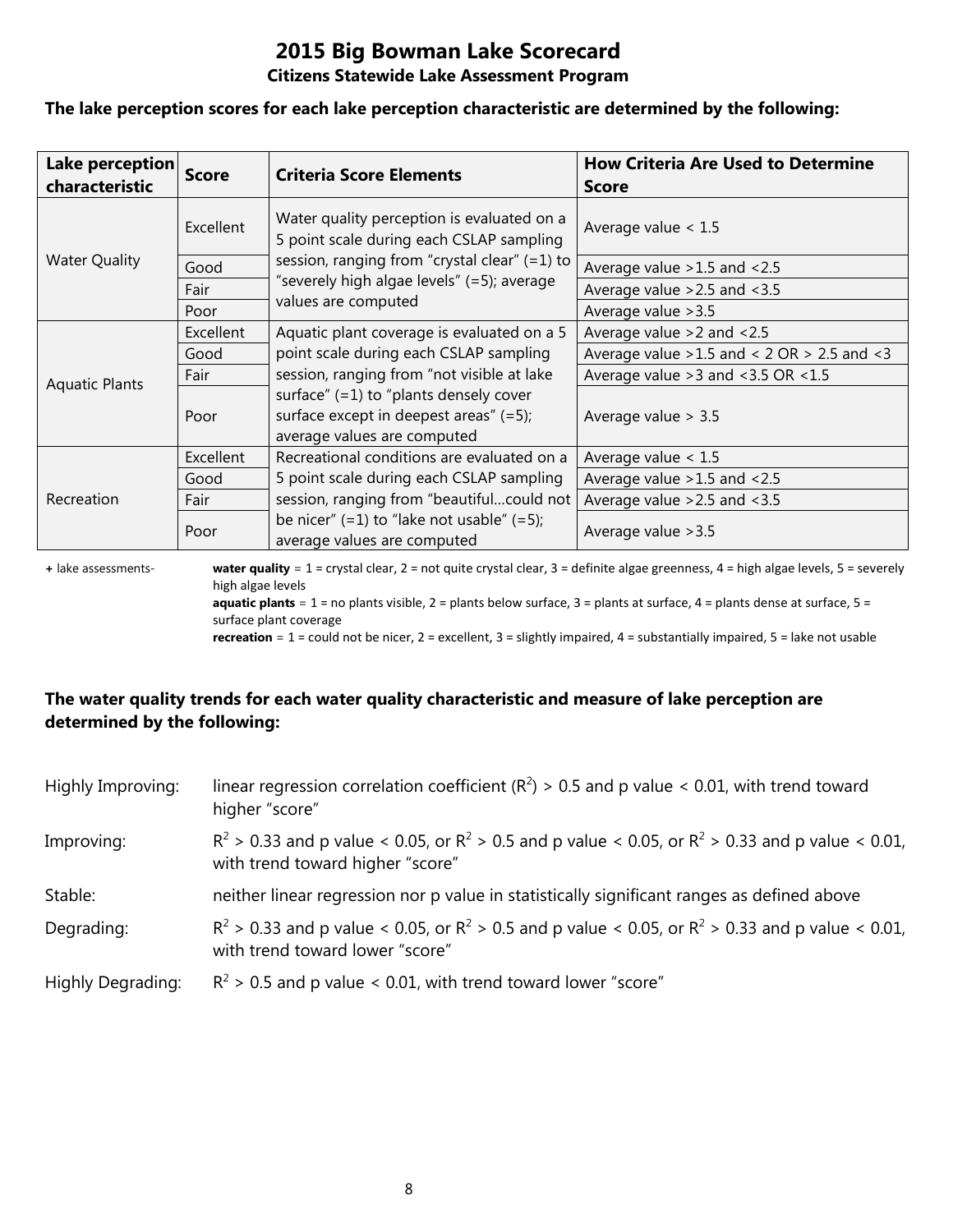### **Lake Uses**

Lake uses are defined as the best uses for a lake (drinking water, swimming, etc.) as determined by several factors. Lake uses are identified using CSLAP water quality, lake perception and biological assessment information to evaluate where a lake fits in the state Water Quality Standards and Classification system (see overview below).

Each lake use is scored based on the following assessment categories, using assessment methodology [\(http://www.dec.ny.gov/chemical/23846.html\)](http://www.dec.ny.gov/chemical/23846.html) established by DEC to evaluate impacts to lake uses:

- **Supported** no evidence of impacts to lake use;
- **Threatened** no evidence of impacts to lake use, but some factor threatens this use (for example, changing water quality, conditions that are nearing impact levels, land-use changes, etc.);
- **Stressed** occasional or slight impacts to lake use;
- **Impaired** frequent or persistent conditions limit or restrict lake use; and
- **Precluded** conditions prevent lake use. This category is uncommon in NYS (and CSLAP) lakes and is not included in the legend for most lake-use scorecard assessments.



*\** All years of CSLAP data collection for the lake except those for which data was not available.

**Overview of the typical water quality classification and their best uses.** For more information visit www.dec.ny.gov/regs/4592.html#15990

| <b>Best use</b> | <b>Other uses</b>                                                                                      | <b>Water Quality Classification</b> |
|-----------------|--------------------------------------------------------------------------------------------------------|-------------------------------------|
| <b>Drinking</b> | Bathing, swimming (recreation), fishing, and fish, shellfish and<br>wildlife reproduction and survival | Class AA & A                        |
| Bathing         | Swimming (recreation), fishing, and fish, shellfish and wildlife<br>reproduction and survival          | Class B                             |
| Swimming        | Same as Class B                                                                                        | Class C                             |
| Fishing         | Same as Class B and C                                                                                  | Class D                             |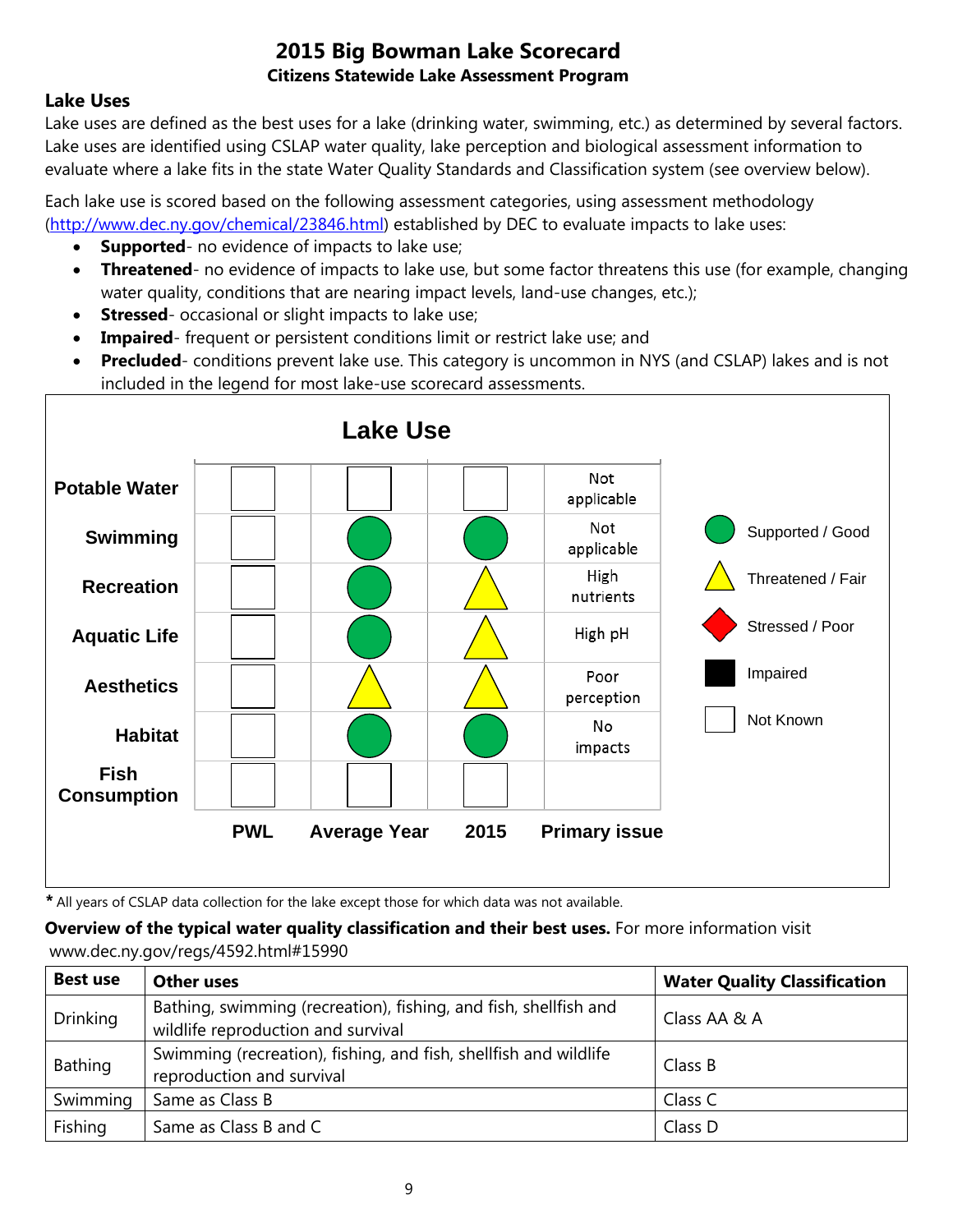#### **The following information is used to determine the condition of lake uses.**

| <b>Lake Use</b>                                                         | <b>Description of characteristic</b>                                                                                                                                                                                                                    | <b>How this relates to CSLAP</b>                                                                                                                                                                                                                                                               |
|-------------------------------------------------------------------------|---------------------------------------------------------------------------------------------------------------------------------------------------------------------------------------------------------------------------------------------------------|------------------------------------------------------------------------------------------------------------------------------------------------------------------------------------------------------------------------------------------------------------------------------------------------|
| Potable Water                                                           | The lake is used for drinking water. Only Class<br>AA and A lakes have been approved for this use.                                                                                                                                                      | CSLAP data is not intended to assess the condition of<br>potable water. Other state and local monitoring<br>programs better address this use. However, some<br>CSLAP parameters-chlorophyll a, ammonia, arsenic,<br>iron, manganese, algal toxins-indicate potential<br>impacts to potability. |
| Bathing                                                                 | The lake is used for swimming and contact<br>recreation. This use is assessed in some lakes<br>only if they support a public bathing beach,<br>although it is evaluated in all lakes                                                                    | Several CSLAP sampling indicators-water clarity,<br>chlorophyll a, algal toxins, lake perception-can be<br>used to assess swimming conditions.                                                                                                                                                 |
| Recreation<br>(Swimming,<br>Boating, Fishing<br>and non-contact<br>use) | The lake is used for swimming, boating, fishing<br>and non-contact recreation. Even though some<br>lakes are not classified for this use, all CSLAP<br>lakes should support this use, consistent with the<br>federal goal to make all lakes "fishable." | Contact recreation is evaluating using the bathing<br>indicators described above. Non-contact recreation is<br>evaluated using the lake perception data (visual<br>observations) and aquatic plant surveys.                                                                                    |
| Aquatic Life                                                            | The lake is used by aquatic life. This is not an<br>official "use" designated by New York State, but<br>water quality standards and other criteria are<br>adopted to protect aquatic life.                                                              | Aquatic life impacts can be evaluated by a number of<br>CSLAP indicators, including pH, dissolved oxygen, and<br>the presence of invasive species.                                                                                                                                             |
| Aesthetics and<br>Habitat                                               | The lake is used for visual enjoyment or the<br>visual beauty of the lake. This is not an official<br>"use" designated by New York State, but water<br>quality criteria are adopted to protect aesthetics.                                              | Lake aesthetics can be impacted by a number of<br>factors, including algal blooms, nuisance weeds, or<br>simply reports that "the lake looks bad," all of which<br>are evaluated in CSLAP. Lake habitat is evaluated<br>against the presence and management of exotic<br>plants                |
| <b>Fish Consumption</b>                                                 | The lake is used for consumption of fish. All<br>lakes are assumed to support this use unless<br>otherwise indicated.                                                                                                                                   | CSLAP does not collect data or information to<br>evaluate fish consumption. All CSLAP lakes are<br>evaluated against the New York State Department of<br>Health: Health Advice on Eating Fish You Catch<br>(http://www.health.ny.gov/environmental/outdoors/fi<br>sh/health_advisories/).      |

For many CSLAP lakes, some of the lakes designated uses have previously been evaluated; a summary of these assessments can be found on the DEC Priority Waterbody List (PWL) developed for each of the 17 major drainage basins in the state. These can be found at [http://www.dec.ny.gov/chemical/23846.html.](http://www.dec.ny.gov/chemical/23846.html) For some lakes, these are derived from historical assessments of CSLAP or other water quality data, while for others, no PWL assessments are yet available. The "rules" for these assessments are cited in the state Consolidated Assessment and Listing Methodology (CALM) [\(http://www.dec.ny.gov/chemical/23846.html\)](http://www.dec.ny.gov/chemical/23846.html) have changed several times over the last decade, and the CALM document continues to be updated as new assessment tools are evaluated and adopted. The first column of the scorecard reflects the most recent PWL assessment, if available, for each CSLAP waterbody. Non CSLAP data, including "institutional" data (treated water data, bacterial data, consumer confidence report (CCR) summaries, and need for enhanced treatment) may be used for PWL assessments, but are not summarized here.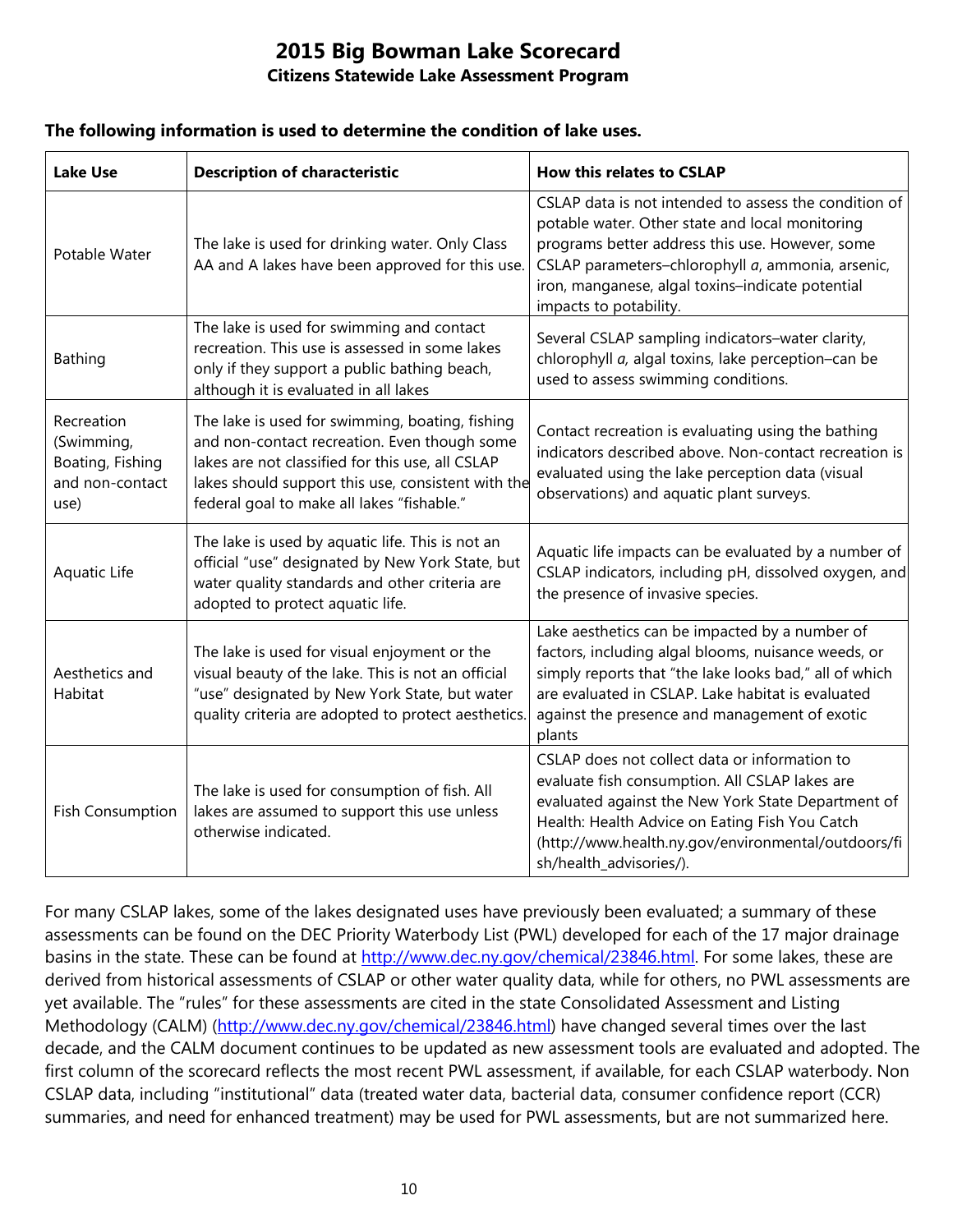| <b>Lake Use</b> | <b>Score</b> | <b>Criteria Score Elements</b>                                                                                          | <b>How Criteria Are Used to Determine</b>                    |
|-----------------|--------------|-------------------------------------------------------------------------------------------------------------------------|--------------------------------------------------------------|
|                 |              |                                                                                                                         | <b>Score</b>                                                 |
| Potable Water   | Supported    | Surface water chlorophyll a and HABs<br>data, and deepwater metals data are<br>used to evaluate potable water use.      | No evidence of any criteria violations (see below)           |
|                 | Threatened   |                                                                                                                         | Avg hypolimnetic NH <sub>4</sub> > 1, Fe > 0.5, As > 0.3, or |
|                 |              |                                                                                                                         | Mn >1; avg open water MC-LR > $0.5$                          |
|                 | Stressed     |                                                                                                                         | >10d consec. open MC-LR>0.3 or BGA>30; Avg                   |
|                 |              |                                                                                                                         | hypolimnetic NH <sub>4</sub> > 2, Fe > 1 or Mn > 1; avg      |
|                 |              | Waterbodies not classified as potable<br>water supplies cited as "not known"<br>(with impacts cited as "not applicable" | open water MC-LR > 1,                                        |
|                 | Impaired     |                                                                                                                         | Avg chl.a > 4 (Class AA)-6 (Class A) ug/l, hypo.             |
|                 |              |                                                                                                                         | arsenic > 10 ug/l, violation of MCLs, municipal              |
|                 |              |                                                                                                                         | shut-down, or excessive water treatment needed               |
|                 | Not known    |                                                                                                                         | No chlorophyll or deepwater nutrient data                    |
| <b>Bathing</b>  | Supported    | Surface water chl a, water clarity, and<br>HABs data used to evaluate bathing use                                       | No evidence of any criteria violations (see below)           |
|                 | Threatened   |                                                                                                                         | Statistically significant WQ degr.; infrequent or            |
|                 |              |                                                                                                                         | single small site MC-LR>20 or shore BG >25-30                |
|                 | Stressed     |                                                                                                                         | >10% water clarity readings < 1.2m; or single                |
|                 |              | Bathing assessments included here                                                                                       | shoreline bloom MC-LR > 20; or open BG Chl >                 |
|                 |              | reference bathing criteria cited in the                                                                                 | 30; recreation = "impaired" w/beach present                  |
|                 | Impaired     | PWL; "public bathing" is evaluated with                                                                                 | Open MC-LR > 20 ug/l or avg Secchi < 1.2m; or                |
|                 |              | bacteria and DOH beach data and is                                                                                      | multiple site and persistent shore MC-LR > 20 or             |
|                 |              | reflected in the assessment information                                                                                 | shore BG Chl > 25-30; beach closure > 4 wks or               |
|                 |              | here (if available) but not quantified                                                                                  | control needed                                               |
|                 | Not known    |                                                                                                                         | No chlorophyll, clarity, HAB or perception data              |
|                 | Supported    | Surface water chl a, water clarity, and                                                                                 | No evidence of any criteria violations (see below)           |
|                 | Threatened   | HABs data used to evaluate bathing use.                                                                                 | Same as bathing or avg TP > 20 ug/l; >25%                    |
| Recreation      |              |                                                                                                                         | slightly impaired frequency recreation AND >                 |
|                 |              | Bathing assessments included here                                                                                       | 10% poor clarity triggering slight impairment                |
|                 | Stressed     | reference bathing criteria cited in the                                                                                 | Same as bathing or >10% Chl.a samples > 10                   |
|                 |              | PWL; "public bathing" is evaluated with                                                                                 | uq/l                                                         |
|                 | Impaired     | bacteria and DOH beach data and is                                                                                      | Same as bathing or Avg chl.a > 10 ug/l                       |
|                 | Not known    | reflected in the assessment information<br>here (if available) but not quantified                                       | No chlorophyll, clarity, HAB or perception data              |
| Aquatic Life    | Supported    |                                                                                                                         | No evidence of any criteria violations (see below)           |
|                 |              |                                                                                                                         | Inferred/measured DO < 1; 10% pH < 6.5 or                    |
|                 | Threatened   |                                                                                                                         | > 8.5                                                        |
|                 | Stressed     | pH, (inferred) dissolved oxygen, and the                                                                                | Avg DO < $6.5$ or > 8.5; inferred/measured DO <              |
|                 |              | presence of AIS species are used to                                                                                     | 1 for Class T/TS                                             |
|                 | Impaired     | evaluate aquatic life                                                                                                   | Avg pH < 6 or >9; Avg DO < 6.5 or > 8.5                      |
|                 |              |                                                                                                                         | w/documented fish impacts; inferred/measured                 |
|                 |              |                                                                                                                         | DO <1 w/documented fish impacts                              |
|                 | Not known    |                                                                                                                         | No pH, DO, or AIS information available                      |

### **The lake use scores for each lake use characteristic are determined by the following:**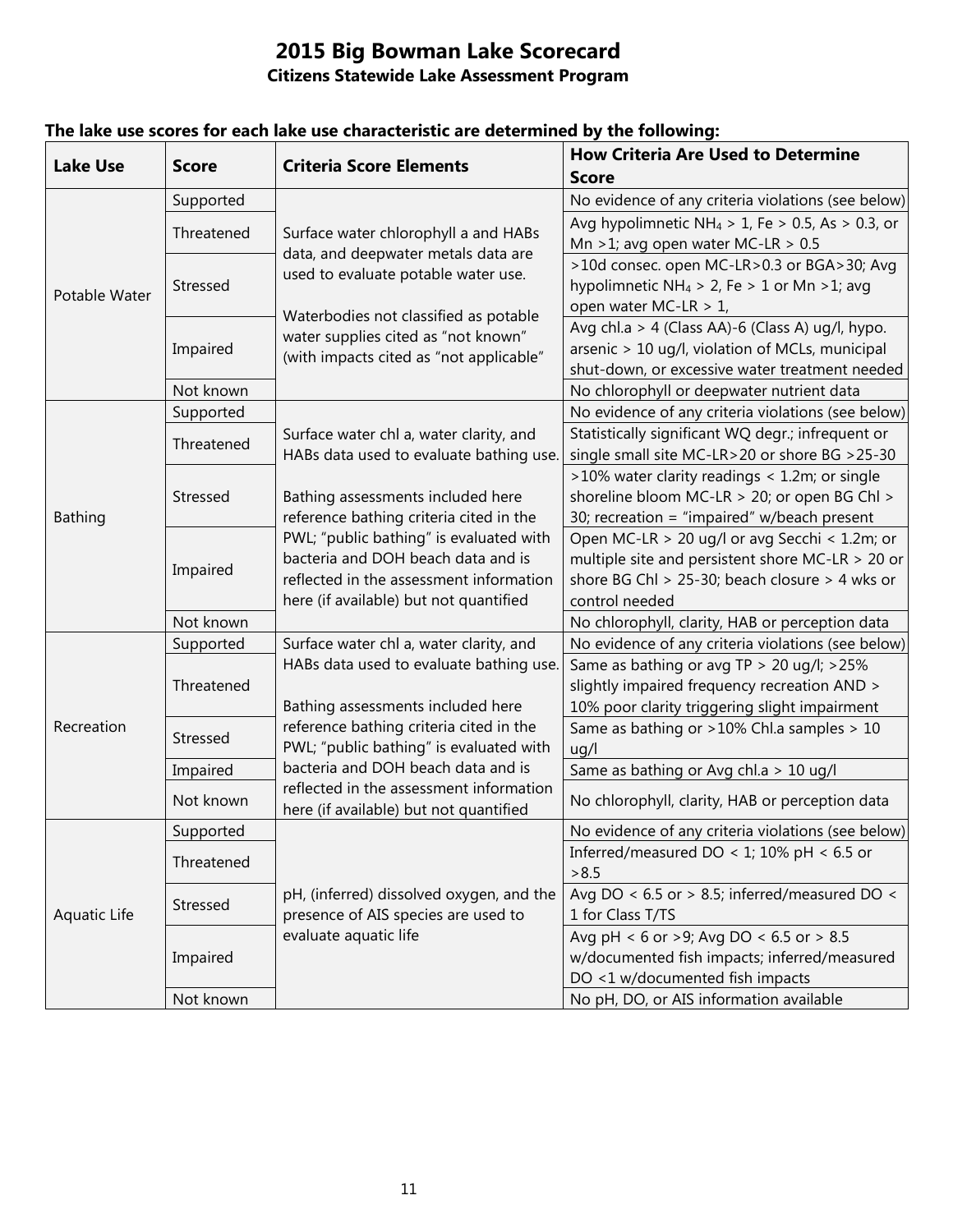| <b>Lake Use</b>         | <b>Score</b> | <b>Criteria Score Elements</b>                                                                                                                                                                                                                                            | <b>How Criteria Are Used to Determine</b><br><b>Score</b>                                                                                                                                                                                                                                                                  |
|-------------------------|--------------|---------------------------------------------------------------------------------------------------------------------------------------------------------------------------------------------------------------------------------------------------------------------------|----------------------------------------------------------------------------------------------------------------------------------------------------------------------------------------------------------------------------------------------------------------------------------------------------------------------------|
| Aesthetics /<br>Habitat | Good         | Aesthetics are evaluated through<br>perception surveys and the presence of<br>HABs and native species, while habitat is<br>evaluated against AIS species. These<br>categories are not recognized by EPA as<br>designated uses, so they are evaluated<br>as a "condition". | No evidence of any criteria violations (see below)                                                                                                                                                                                                                                                                         |
|                         | Fair         |                                                                                                                                                                                                                                                                           | Occasional aquatic plant treatment required for<br>invasive (habitat) or native (aesthetics) plants;<br>Aesthetics: "slightly impaired" due to algae or<br>weeds >25%; "definite algae greenness" >25%;<br>1x open water or shoreline bloom notification;<br>>25% surface weeds; >10% TP samples > 20<br>ug/l              |
|                         | Poor         |                                                                                                                                                                                                                                                                           | Routine aquatic plant treatment required for<br>invasive (habitat) or native (aesthetics) plants;<br>Aesthetics: "slightly impaired" due to algae or<br>weeds >50%; "definite algae greenness" >50%;<br>> 1x open water or large or widespread<br>shoreline bloom notification; > 50% surface<br>weeds; avg $TP > 20$ ug/l |
|                         | Not known    |                                                                                                                                                                                                                                                                           | No perception, HAB or AIS information                                                                                                                                                                                                                                                                                      |
| Fish<br>Consumption     | Supported    | Fish consumption is not evaluated<br>through CSLAP- PWL listings are based<br>on whether a waterbody is cited on the<br>DOH Health Advice for Consumption of                                                                                                              | No evidence of any criteria violations (see below)                                                                                                                                                                                                                                                                         |
|                         | Threatened   |                                                                                                                                                                                                                                                                           | High toxins in any HAB sample or persistent BGA<br>blooms                                                                                                                                                                                                                                                                  |
|                         | Stressed     |                                                                                                                                                                                                                                                                           | Fish tissue data indicates measurable level of<br>contaminants but no listing on DOH Health<br>Advice on Eating Sports Fish and Game                                                                                                                                                                                       |
|                         | Impaired     |                                                                                                                                                                                                                                                                           | Waterbody cited on DOH Health Advice on<br>Eating Sports Fish and Game                                                                                                                                                                                                                                                     |
|                         | Not known    |                                                                                                                                                                                                                                                                           | No fish tissue data; potential impacts not cited                                                                                                                                                                                                                                                                           |

+ proposed NNC (numeric nutrient criteria): for potable water: Class AA lakes: chlorophyll a = 4 ug/l; for Class A lakes = 6 ug/l; proposed NNC (numeric nutrient criteria) for swimming: chlorophyll a = 10 ug/l (all classes); water clarity = 1.2 meters (= 4 feet), TP = 20 ug/l

#### **Summary**

The information displayed in the scorecard is intended to give a quick and comprehensive overview of the results from CSLAP assessments and lake data collected by DEC, academics and private consultants.

CSLAP scorecards summarize information related to water quality, lake perception, biological condition and lake uses. The data and other information collected through CSLAP, or other sources, contribute to the evaluation of lake uses.

This information is the basis for the water quality assessments conducted as part of DEC's waterbody inventory. More comprehensive summaries of CSLAP data are included in individual lake reports and regional and statewide CSLAP data summaries. To fully understand CSLAP lakes, those interested should review the information found in scorecards, individual lake summaries, and regional and statewide CSLAP reports.